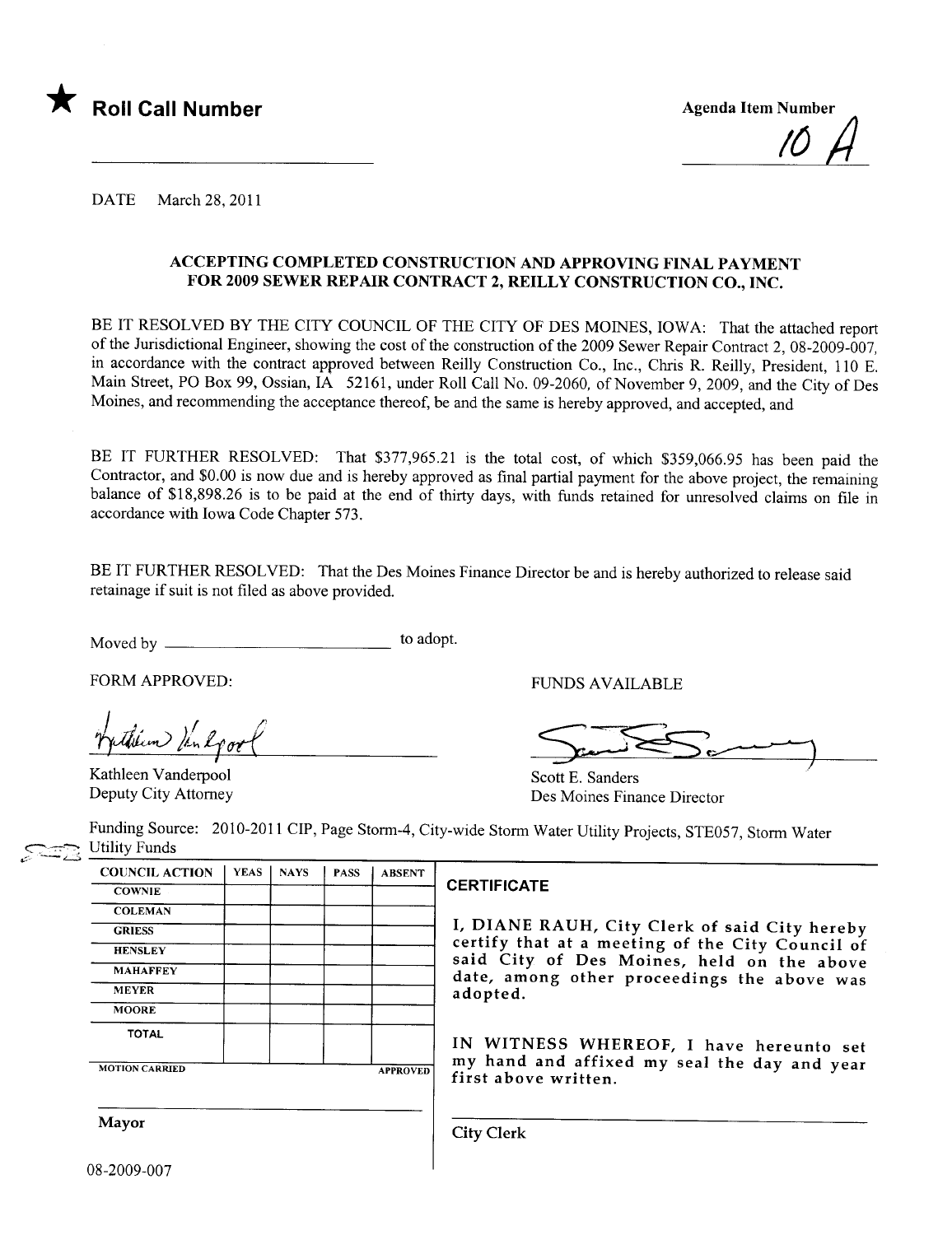

ħ

 $\overline{\omega}$ 

HIL

벓

 $\frac{1}{\sqrt{2}}$ 

 $rac{1}{2}$ 

빓

AVE

E EDISCN

LIVINGSTON

कड़ी

**PAGE 1 OF 2** 

24-SEP-2009 13:42 INDL-ANC\Dest.gp \BBB9\BBD\Qraw.nds\Loo\_Mob)\LOC\_MAP.DGW

ø,

'levişi

 $\rho_{\phi\varphi}$ 

 $\overline{5}$ 

ę.

EDISON AVE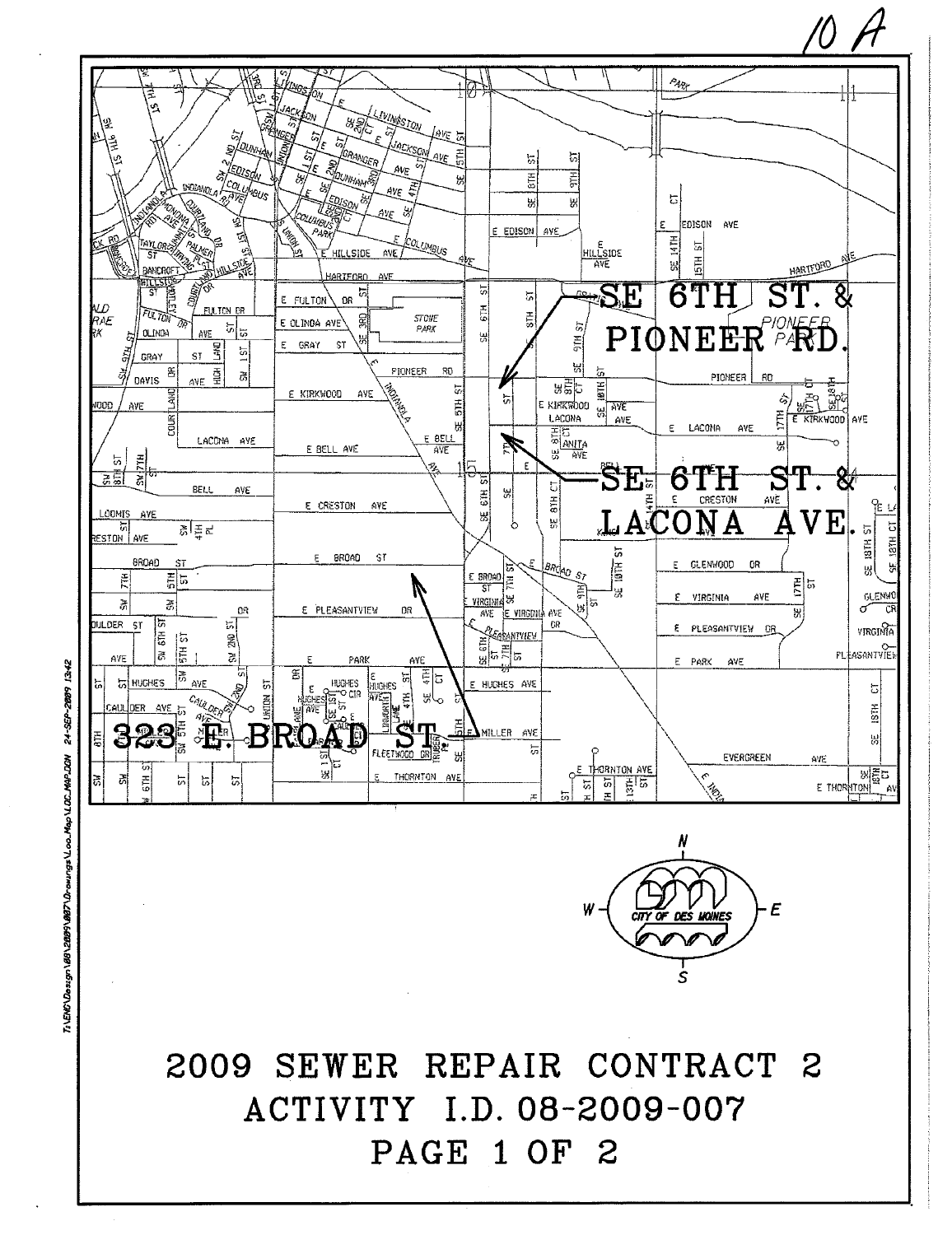

24-SEP-2009 13:42 TILENG LOBASON REPORT CONTROLLAND / CBBC/SBBC/OC-19120C-MAP 2.DGN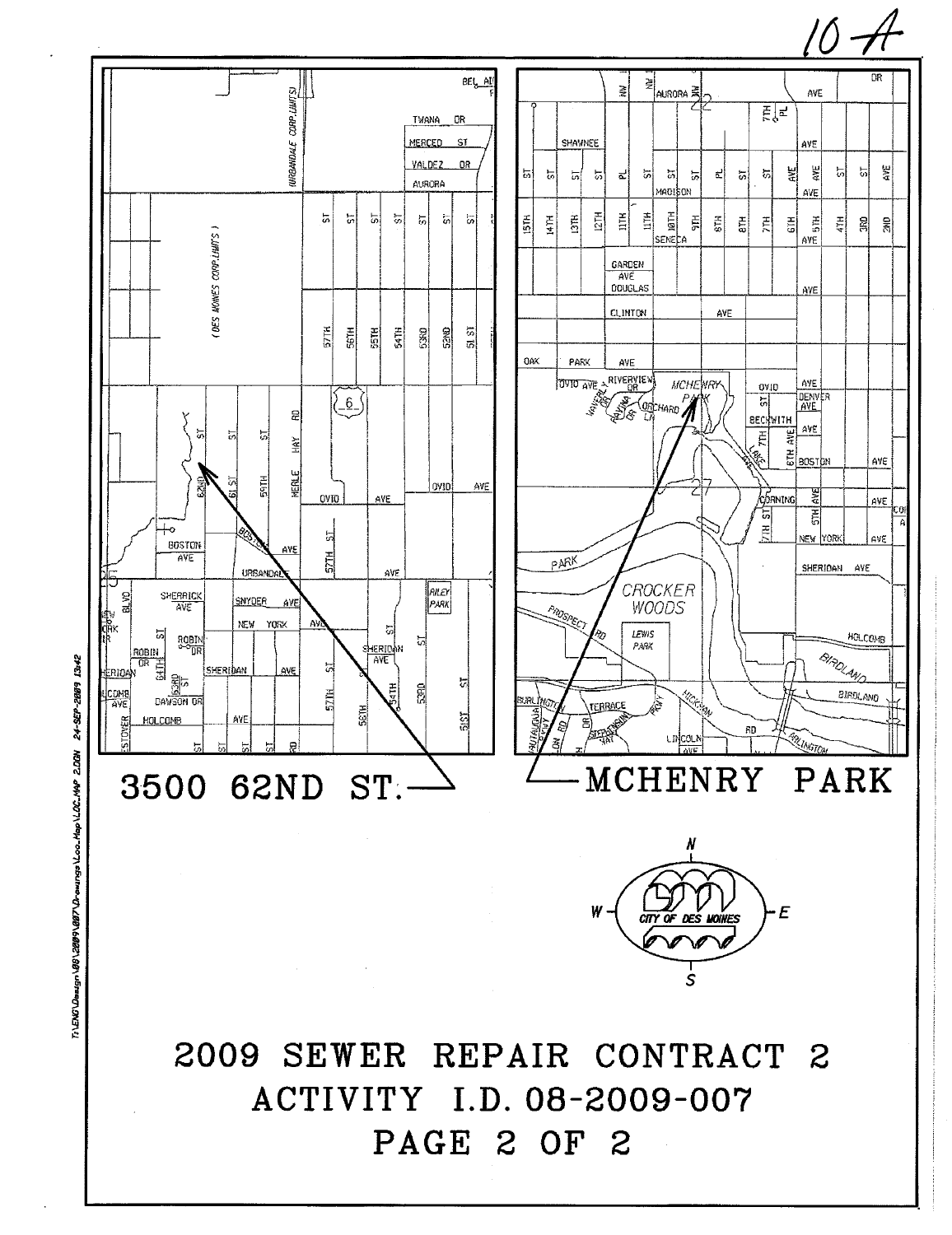## $0$   $A$

### PROJECT SUMMARY

#### 2009 Sewer Repair Contract 2 Activity ID 08-2009-007

On November 9, 2009 under Roll Call No. 09-2059 the City Council awarded the contract for the above improvement to Reilly Construction Company, Inc. in the amount of \$329,808.70 for construction of storm sewers, manholes, intakes, restoration of pavement & landscaping, and other incidental items.

Tabulated below is a history of project change orders.

÷,

| Change         |                                                                                                                                                                                                                     | <b>Initiated</b>       |               |
|----------------|---------------------------------------------------------------------------------------------------------------------------------------------------------------------------------------------------------------------|------------------------|---------------|
| Order No.      | <b>Description</b>                                                                                                                                                                                                  | $\mathbf{B}\mathbf{v}$ | <b>Amount</b> |
|                | 1/5/2010                                                                                                                                                                                                            | Engineering            | \$3,064.08    |
|                | Foundation rock to stabilize subgrade for sewer installation<br>and concrete collars to connect to existing storm sewer at<br>323 E. Broad Street location.                                                         |                        |               |
| $\overline{2}$ | 4/27/2010                                                                                                                                                                                                           | Engineering            | \$3,237.80    |
|                | Extra work at McHenry Park, E. Broad St., SE 6th St. & E.<br>Lacona Ave, and SE 6th St. & Pioneer Rd.                                                                                                               |                        |               |
| 3              | 5/21/2010                                                                                                                                                                                                           | Engineering            | \$9,873.00    |
|                | Install river rock $@$ 2414 SE 7th Street, furnish backfill<br>material, and additional cost for full-depth street patch on<br>SE 6th Street.                                                                       |                        |               |
| 4              | 8/31/2010                                                                                                                                                                                                           | Engineering            | \$19,381.88   |
|                | Adjustment of quantities to as-built measurements,<br>connection of additional subdrain $\omega$ 62nd Street, and<br>installation of railroad tie along rock alley for erosion<br>control @ SE 6th St & Lacona Ave. |                        |               |
| 5              | 12/7/2010                                                                                                                                                                                                           | Engineering            | \$12,599.75   |
|                | Repair of storm damage to SE 6th & Lacona, SE 6th &<br>Pioneer, and 323 E. Broad St.                                                                                                                                |                        |               |

 $\frac{1}{\sqrt{2}}$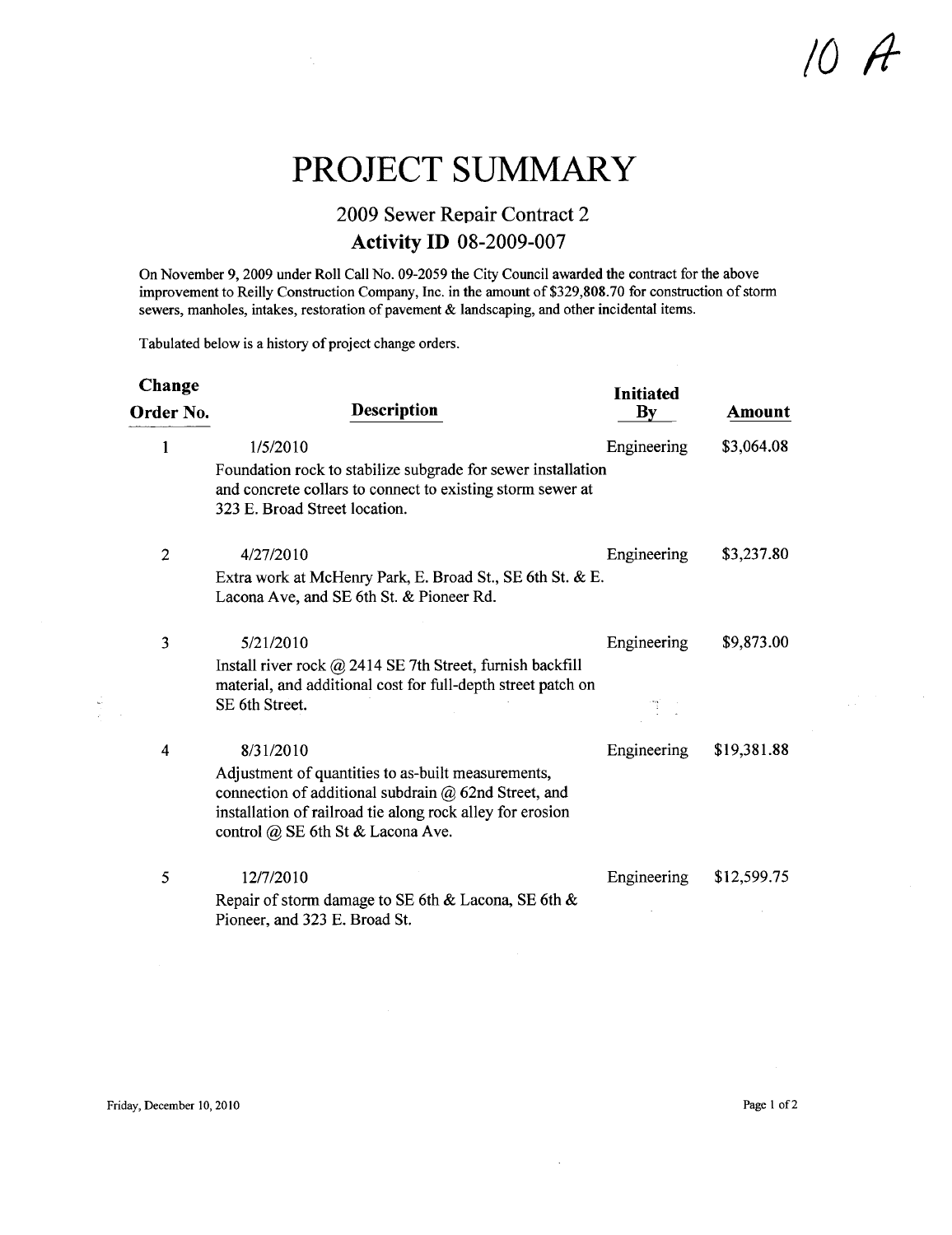| Change<br>Order No. | <b>Description</b>                            | <b>Initiated</b><br>Bv | Amount       |
|---------------------|-----------------------------------------------|------------------------|--------------|
|                     | <b>Original Contract Amount</b>               |                        | \$329,808.70 |
|                     | <b>Total Change Orders</b>                    |                        | \$48,156.51  |
|                     | Percent of Change Orders to Original Contract |                        | 14.60%       |
|                     | <b>Final Contract Amount</b>                  |                        | \$377,965.21 |

 $\sim$   $\pm$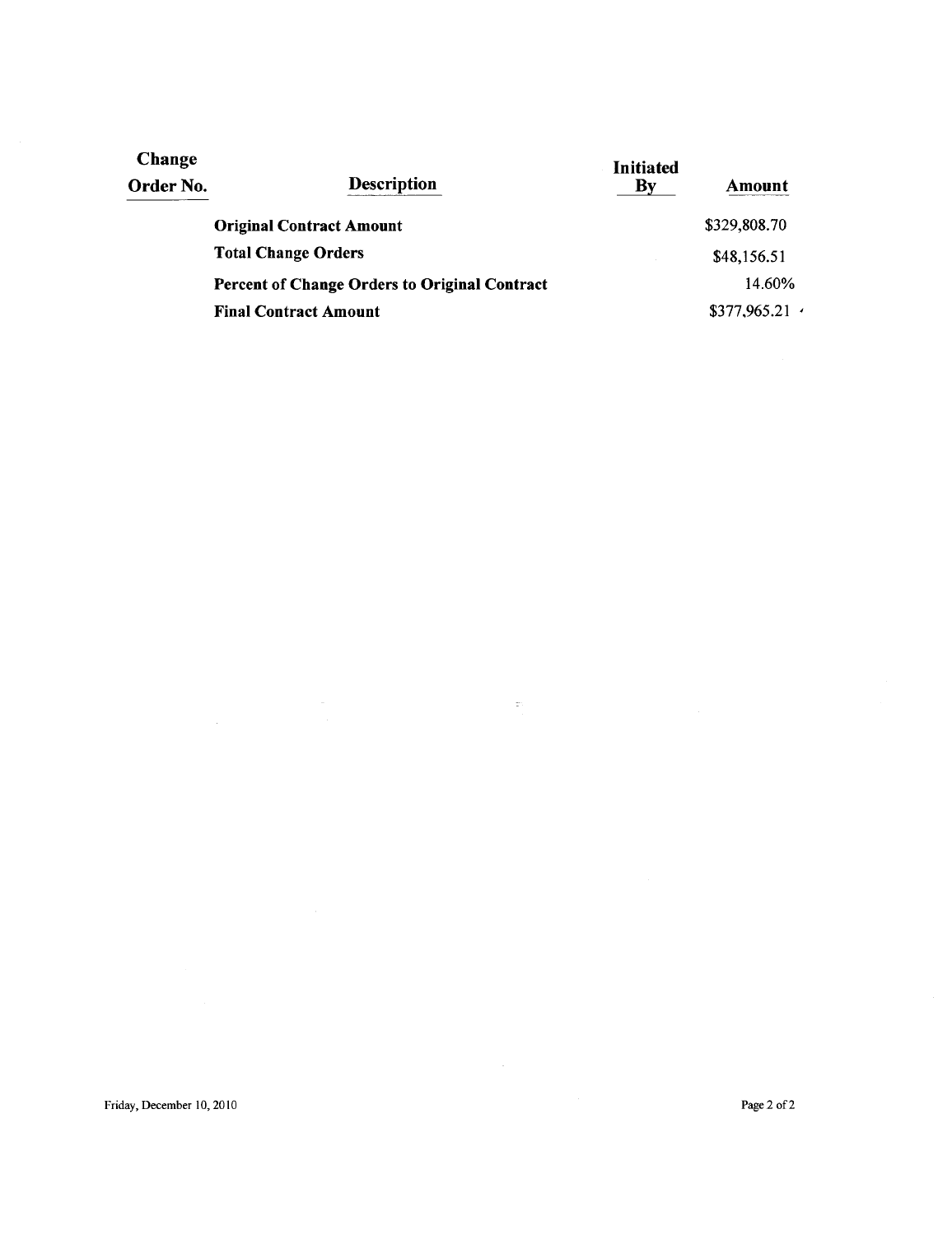March 28, 2011



#### CERTIFICATION OF COMPLETION

#### AGENDA HEADING:

Accepting completed construction and approving final payment for the 2009 Sewer Repair Contract 2, Reilly Construction Co., Inc..

#### SYNOPSIS:

Approve the Jurisdictional Engineer's Certification of Completion, accept construction of said improvement, and authorize final payment to the contractor.

#### FISCAL IMPACT:

Amount: \$377,965.21 As-Built Contract Cost

Funding Source: 2010-201 I CIP, Page Storm-4, City-wide Storm Water Utility Projects, STE057, Storm Water Utility Funds

#### CERTIFICATION OF COMPLETION:

On November 9,2009, under Roll Call No. 09-2060, the City Council awarded a contract to Reily Construction Co., Inc., Chris R. Reilly, President, 110 E. Main Street, PO Box 99, Ossian, IA 52161 for the construction of the following improvement:

2009 Sewer Repair Contract 2, 08-2009-007

The improvements includes construction of new storm sewers to repair deteriorated infrastructure and erosion at 5 various locations in Des Moines, Iowa being: 3500 62nd Street, 323 E. Broad Street, S.E. 6th Street & Pioneer Road, S.E. 6th Street & Lacona Avenue, and McHenry Park; and includes construction of storm sewers, manholes, intakes, grading, restoration of pavement & landscaping, and other incidental items; in accordance with the contract documents including Plan File Nos. 508-093/143

I hereby certify that the construction of said 2009 Sewer Repair Contract 2, Activity ID 08-2009-007, has been completed in substantial compliance with the terms of said contract, and I hereby recommend that the work be accepted. The work commenced on November 13,2009, and was completed on March 14,2011.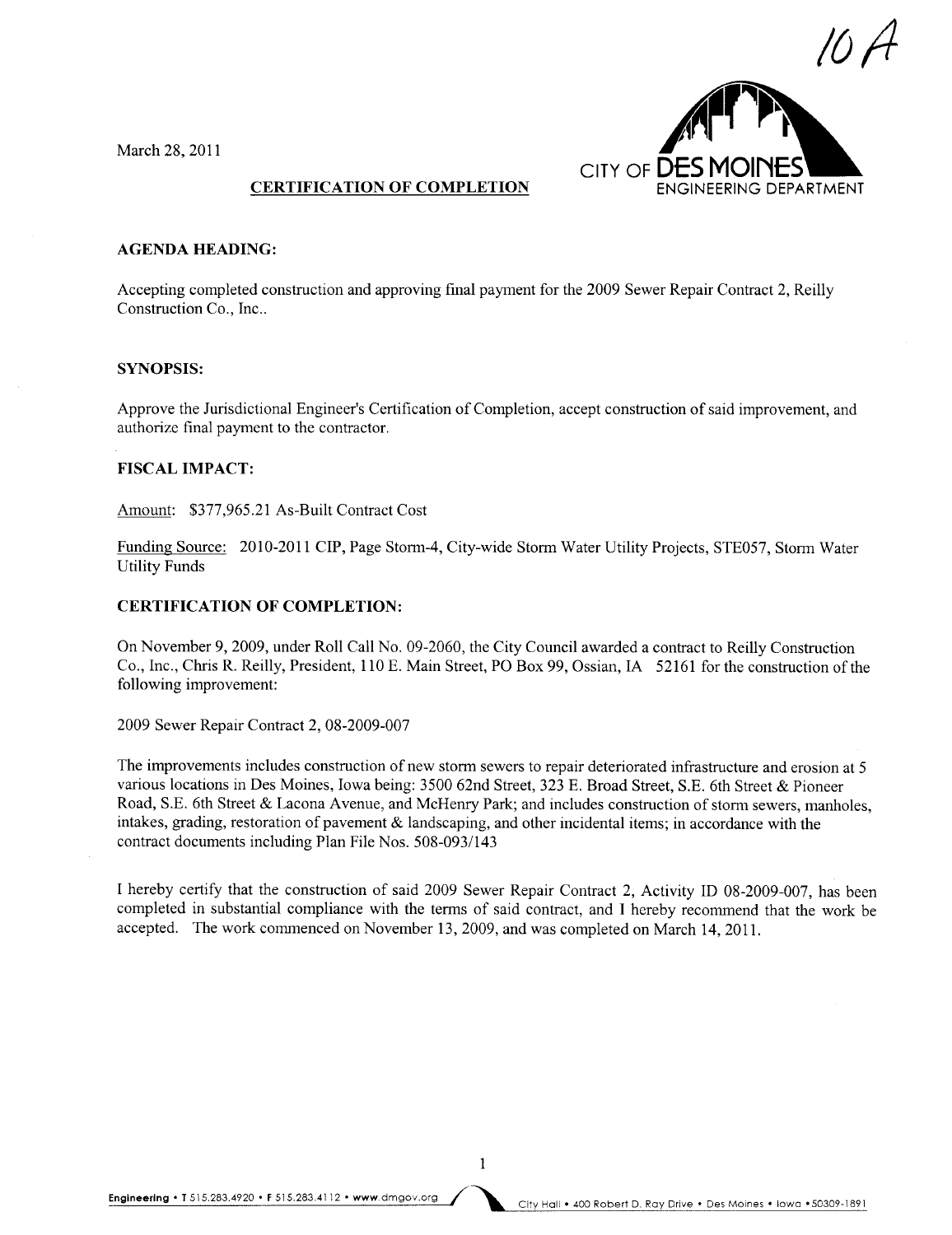I further certify that \$377,965.21 is the total cost of said improvement, of which \$359,066.95 has been paid the Contractor and \$0.00 is now due and is hereby approved as final partial payment for the above project, the remaining balance of \$18,898.26 is to be paid at the end of thirty days, with funds retained for unresolved claims on fie in accordance with Iowa Code chapter 573. The amount of completed work is shown on the attached Estimate of Construction Completed.

 $Q$  $\epsilon$  $\epsilon$  $B$  $\sim$   $\sim$ 

Jeb E. Brewer, P.E. Des Moines City Engineer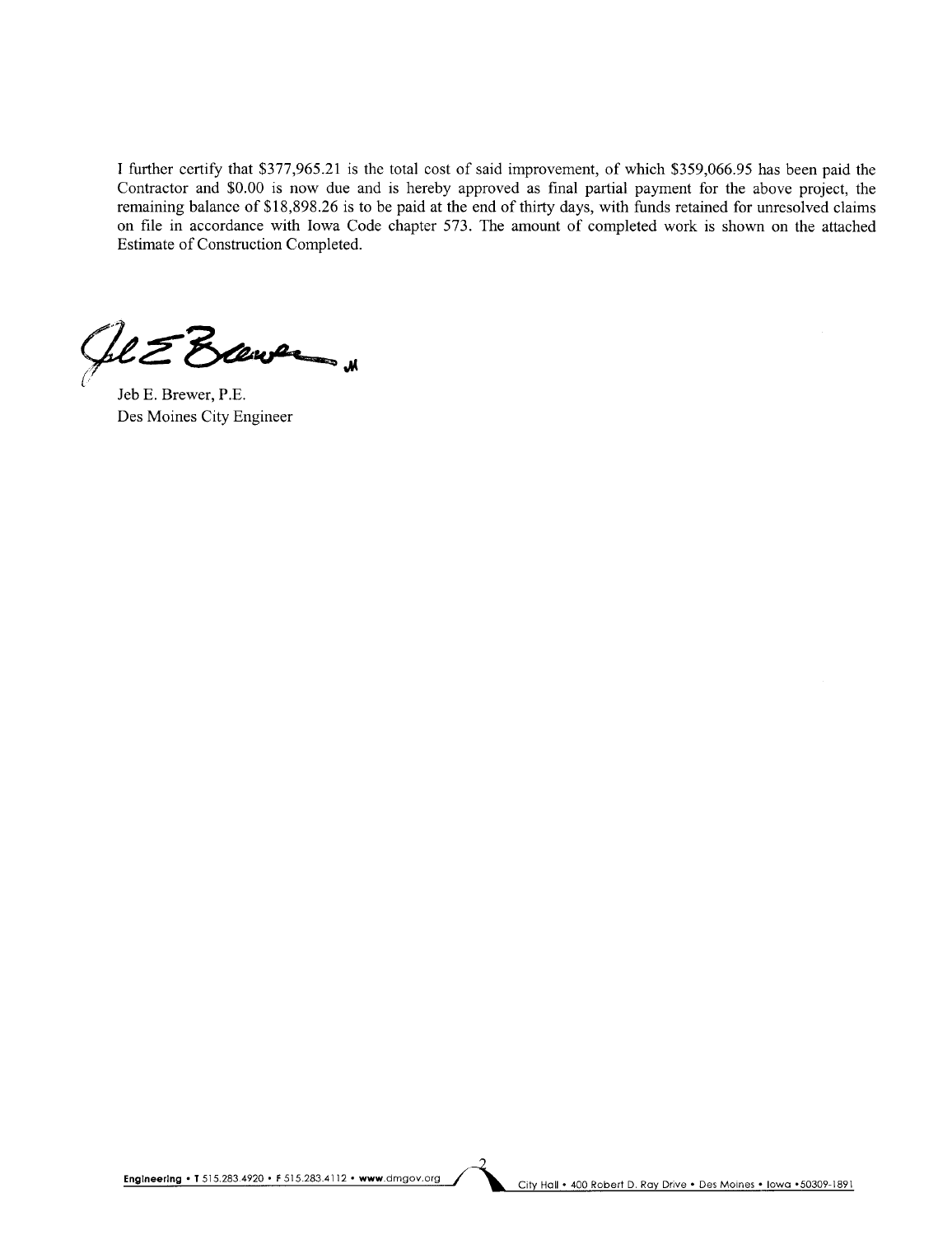| ξ<br>M<br>Ę<br>$\tilde{z}$<br><b>NEPA</b><br>₹<br><b>AING</b> | Ă<br>AOIN<br>€<br>OF DES |
|---------------------------------------------------------------|--------------------------|
| WGINI                                                         | CITY                     |

CITY OF DES MOINES

## ESTIMATE OF CONSTRUCTION COMPLETED FINAL PAYMENT (PARTIAL PAYMENT NO. 7) ESTIMATE OF CONSTRUCTION COMPLETED FINAL PAYMENT (PARTIAL PAYMENT NO.7) FOR WORK DONE FROM 12/04/10 to 12/17/10 FOR WORK DONE FROM 12/04/10 to 12/17/10

# CONTRACTOR: REILLY CONSTRUCTION CO., INC. CONTRACTOR: REILLY CONSTRUCTION CO., INC. PROJECT: 2009 SEWER REPAIR CONTRACT 2 PROJECT: 2009 SEWER REPAIR CONTRACT 2

Activity ID: 08-2009-007<br>Date: 12/17/10 Activity ID: 08-2009-007 Date: 12/17/10

Page 1 of 3 Page 1 of 3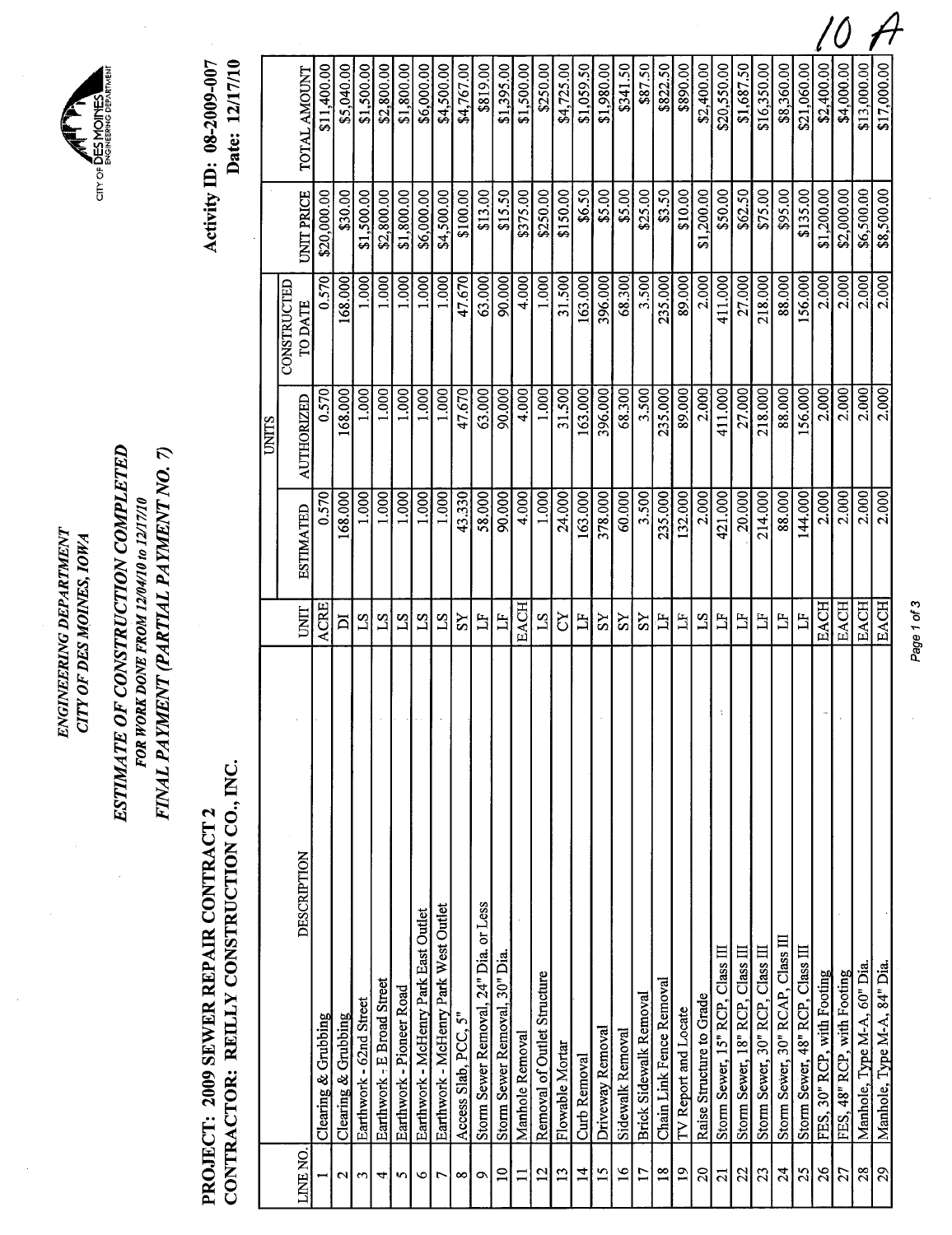|                          |                                            |                 |                  | <b>CINITS</b> |                               |                    |              |
|--------------------------|--------------------------------------------|-----------------|------------------|---------------|-------------------------------|--------------------|--------------|
| LINE NO.                 | DESCRIPTION                                | UNIT            | <b>ESTIMATED</b> | AUTHORIZED    | CONSTRUCTED<br><b>TO DATE</b> | UNIT PRICE         | TOTAL AMOUNT |
| $\mathfrak{S}^{\bullet}$ | 40" X 40"<br>Manhole, Type M-B,            | <b>EACH</b>     | 3.000            | 3.000         | 3.000                         | \$5,000.00         | \$15,000.00  |
| $\overline{31}$          | Manhole, Type M-B, 54" X 54"               | <b>EACH</b>     | 1.000            | 1.000         | 1.000                         | \$5,000.00         | \$5,000.00   |
| 32                       | Manhole, Type M-C, 40" X 40"               | <b>EACH</b>     | 1.000            | 1.000         | 1.000                         | \$9,000.00         | \$9,000.00   |
| 33                       | Manhole, Type M-C, 54" X 54"               | <b>EACH</b>     | 2.000            | 2.000         | 2.000                         | \$9,000.00         | \$18,000.00  |
| 34                       | Manhole, Type RA-49, 54" X 54"             | EACH            | 1.000            | 1.000         | 1.000                         | \$3,000.00         | \$3,000.00   |
| 35                       | Intake, Type M-G, 42" X 42"                | <b>EACH</b>     | 1.000            | 1.000         | 1.000                         | \$3,250.00         | \$3,250.00   |
| 36                       | Gabion Basket Mat                          | č               | 7.500            | 11.170        | 11.170                        | \$325.00           | \$3,630.25   |
| 57                       | Pyramat Erosion Control Mat                | SY              | 7.110            | 14.220        | 14,220                        | \$20.00            | \$284.40     |
| 38                       | <b>ScourStop Erosion Mat</b>               | 55              | 64.000           | 64.000        | 64.000                        | \$20.00            | \$1,280.00   |
| 39                       | Rip Rap                                    | TON             | 300.000          | 287.560       | 287.560                       | \$48.00            | \$13,802.88  |
| $\overline{4}$           | Chain Link Fence, 48"                      | $\Xi$           | 132.000          | 148.000       | 148.000                       | 815.00             | \$2,220.00   |
| $\overline{4}$           | Chain Link Fence, 42"                      | $\mathbb{H}$    | 64.000           | 0.000         | $\frac{1}{2}$                 |                    | \$0.00       |
| 42                       | <b>Crushed Stone</b><br>Surfacing, Class A | TON             | 44.000           | 96.160        | 96.160                        | \$24.00<br>\$25.00 | \$2,404.00   |
| 43                       | Driveway, PCC, 6"                          | SS              | 259.100          | 401.800       | 401.800                       | \$65.00            | \$26,117.00  |
| $\overline{4}$           | Driveway, HMA, 6"                          | SS              | 113.000          | 169.000       | 169.000                       | \$65.00            | \$10,985.00  |
| 45                       | Sidewalk, Brick                            | ΣŠ              | 3.500            | 12.400        | 12.400                        | \$110.00           | \$1,364.00   |
| $\frac{4}{6}$            | Sidewalk, PCC, 4"                          | SS              | 60.000           | 77.100        | 77.100                        | \$80.00            | \$6,168.00   |
| 47                       | Full-Depth Patch                           | $\overline{S}$  | 207.000          | 217.600       | 217.600                       | \$135.00           | \$29,376.00  |
| $\frac{8}{3}$            | Tree Protection                            | $S_{-1}$        | 1.000            | 1.000         | 1.000                         | \$700.00           | \$700.00     |
| $\frac{49}{5}$           | Topsoil, Furnish and Place                 | 5               | 670.000          | 680.000       | 680.000                       | \$25.00            | \$17,000.00  |
| $50\,$                   | Sod                                        | $S_{\rm Q}$     | 284.000          | 409.090       | 409.090                       | \$45.00            | \$18,409.05  |
| 51                       | Seed & Mulch                               | <b>ACRE</b>     | 0.660            | 0.706         | 0.706                         | \$2,250.00         | \$1,588.50   |
| 52                       | Traffic Control                            | $S_{1}$         | 1.000            | 1.000         | 1.000                         | \$5,000.00         | \$5,000.00   |
| 53                       | Project Sign, Small                        | <b>EACH</b>     | 2.000            | 2,000         | 2.000                         | \$175.00           | \$350.00     |
| 54                       | Mobilization                               | $\overline{S}1$ | 1.000            | 1.000         | 1.000                         | \$4,000.00         | \$4,000.00   |
| 101                      | 3" Foundation Rock                         | TON             |                  | 56.960        | 56.960                        | \$48.00            | \$2,734.08   |
| 1.02                     | Concrete Collar                            | <b>EACH</b>     |                  | 2.000         | 2.000                         | \$165.00           | \$330.00     |
| 2.01                     | Relay 24 LF of 30" RCP                     | $S_{-1}$        |                  | 1.000         | 1.000                         | \$178.20           | \$178.20     |
| 2.02                     | Expose Unknown Manhole                     | $\mathbb{S}^1$  |                  | 1.000         | 1.000                         | \$211.60           | \$211.60     |
| 2.03                     | Silt Fence                                 | $\overline{L}$  |                  | 329.000       | 329.000                       | \$2.25             | \$740.25     |
| 2.04                     | Filter Sock                                | $\mathbf{L}$    |                  | 475.000       | 475.000                       | \$2.25             | \$1,068.75   |
| 2.05                     | Water Service Relocation                   | <b>EACH</b>     |                  | 1.000         | 1.000                         | \$2,000.00         | \$2,000.00   |
| 2.06                     | Additional Traffic Control                 | $^{2}$          |                  | 1.000         | 1.000                         | \$1,250.00         | \$1,250.00   |
| 3.01                     | River Rock                                 | TON             |                  | 14.440        | 14.440                        | \$50.00            | \$722.00     |
| 3.02                     | Furnish & Place Class 10                   | č               |                  | 50.000        | 50,000                        | \$15.00            | \$750.00     |
| 3.03                     | Add-On to Full-Depth Patch                 | SS              |                  | 217.600       | 217.600                       | \$35.00            | \$7,616.00   |
| 4.01                     | Connect Additional 4" Subdrain Tile        |                 |                  | 1.000         | 1.000                         | \$210.00           | \$210.00     |
| 4.02                     | Install Railroad Ties Along Rock Alley     | $\frac{18}{2}$  |                  | 1.000         | 1.000                         | \$665.00           | \$665.00     |

Page 2 of 3